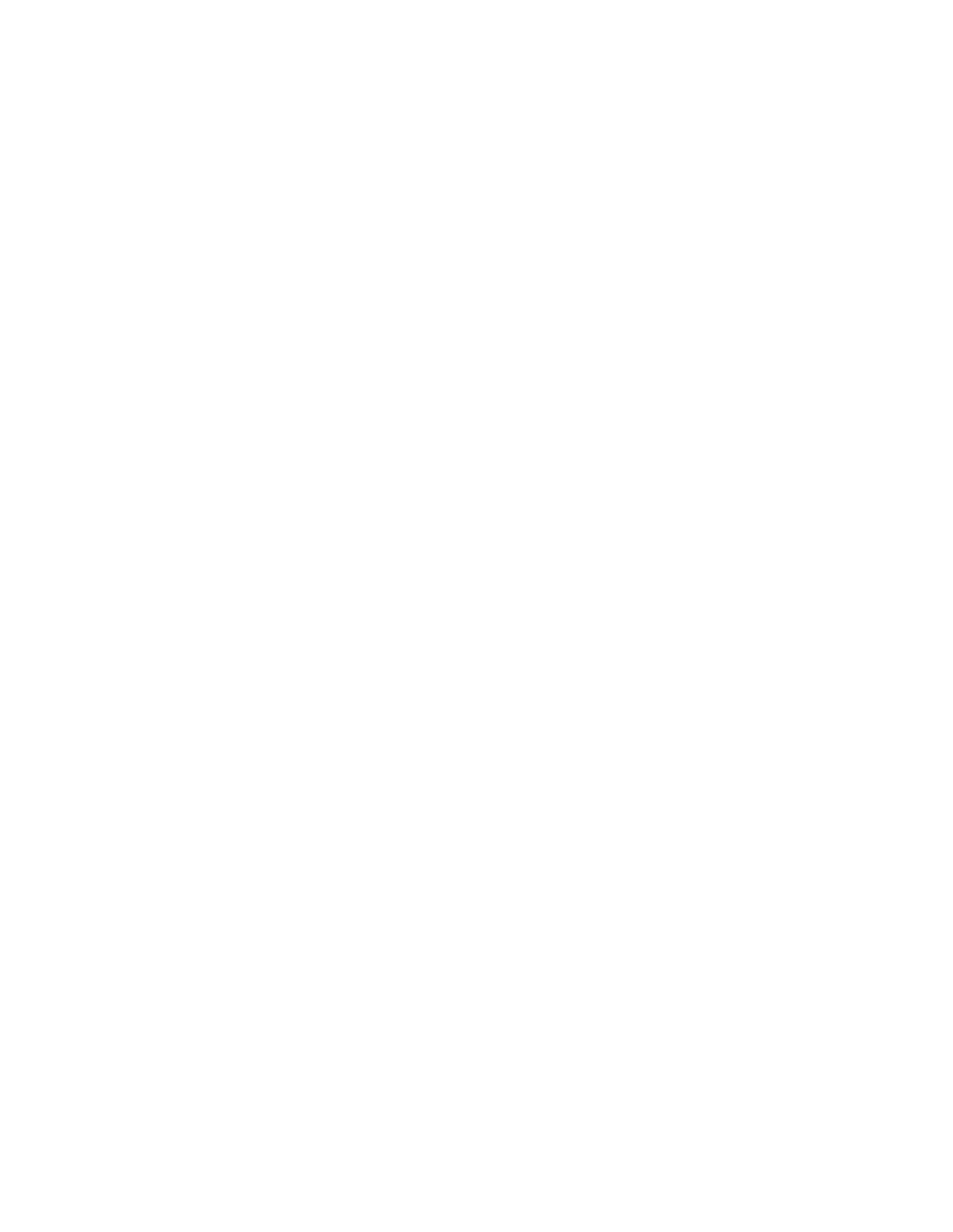DePaul University's  $117^{\text{th}}$  Commencement

## **COLLEGE OF LAW**

Sunday, May 17, 2015 1:30 p.m. Rosemont Theatre Rosemont, Illinois

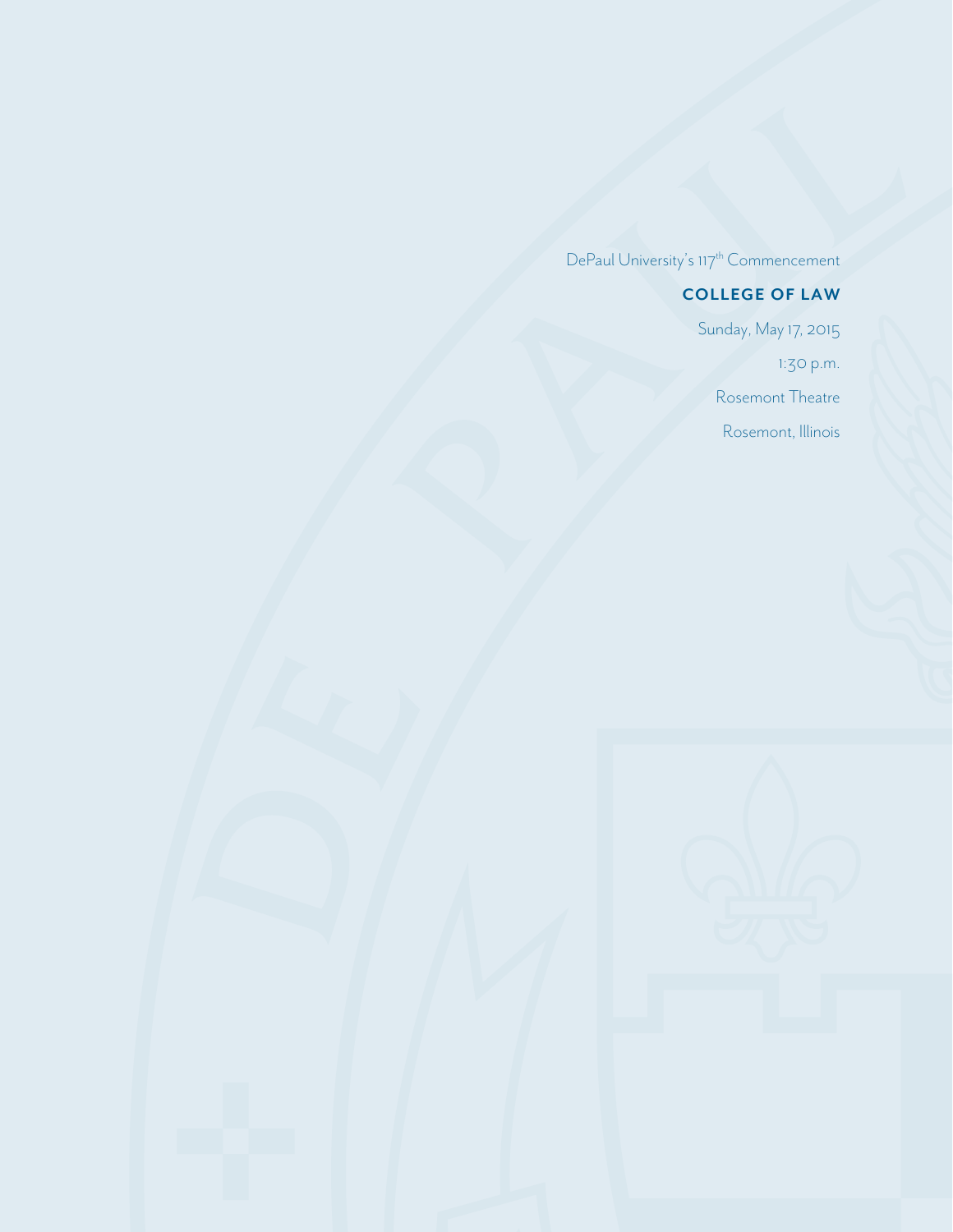#### **CONTENTS**

| Board of Trustees, Officers of the University, Academic Deans, Administrative Officers 13 |
|-------------------------------------------------------------------------------------------|
| Saint Vincent de Paul, the Coat of Arms and the Tree of Wisdom  14                        |
|                                                                                           |
| The Banners of DePaul University, the Colleges and Schools  16                            |

#### COMMENCEMENT NOTES

#### *College of Law Honors and Order of the COIF*

Juris Doctor honors are conferred upon candidates who demonstrate exceptional scholastic ability. All graduates in each academic year, full time and part time combined, are eligible. The JD Summa Cum Laude is awarded to those who rank in the top 5 percent. The JD Magna Cum Laude is awarded to those who rank in the top 10 percent. The JD Cum Laude is awarded to those who rank in the top 20 percent. In addition, those who graduate in the top 10 percent of the class are nominated for the Order of the Coif, a national honor society.

#### *Via Sapientiae Award*

In 1961, DePaul University established the Via Sapientiae Award to honor individuals who have served devotedly the purposes and ideals of the university. It takes its name from the university's motto "Viam Sapientiae Monstrabo Tibi," taken from the Book of Proverbs and translated from the Latin as, "I will show you the way of wisdom." This defines the university's highest function and provides the criteria for evaluating the contributions of those persons who have spent their lives in the university's service.

Because of printing deadlines, it is possible that the roster of degree candidates or honor distinctions as represented in this program may not be entirely accurate. We request that all candidates for graduation, their families and their guests, remain seated until the conclusion of the ceremony.



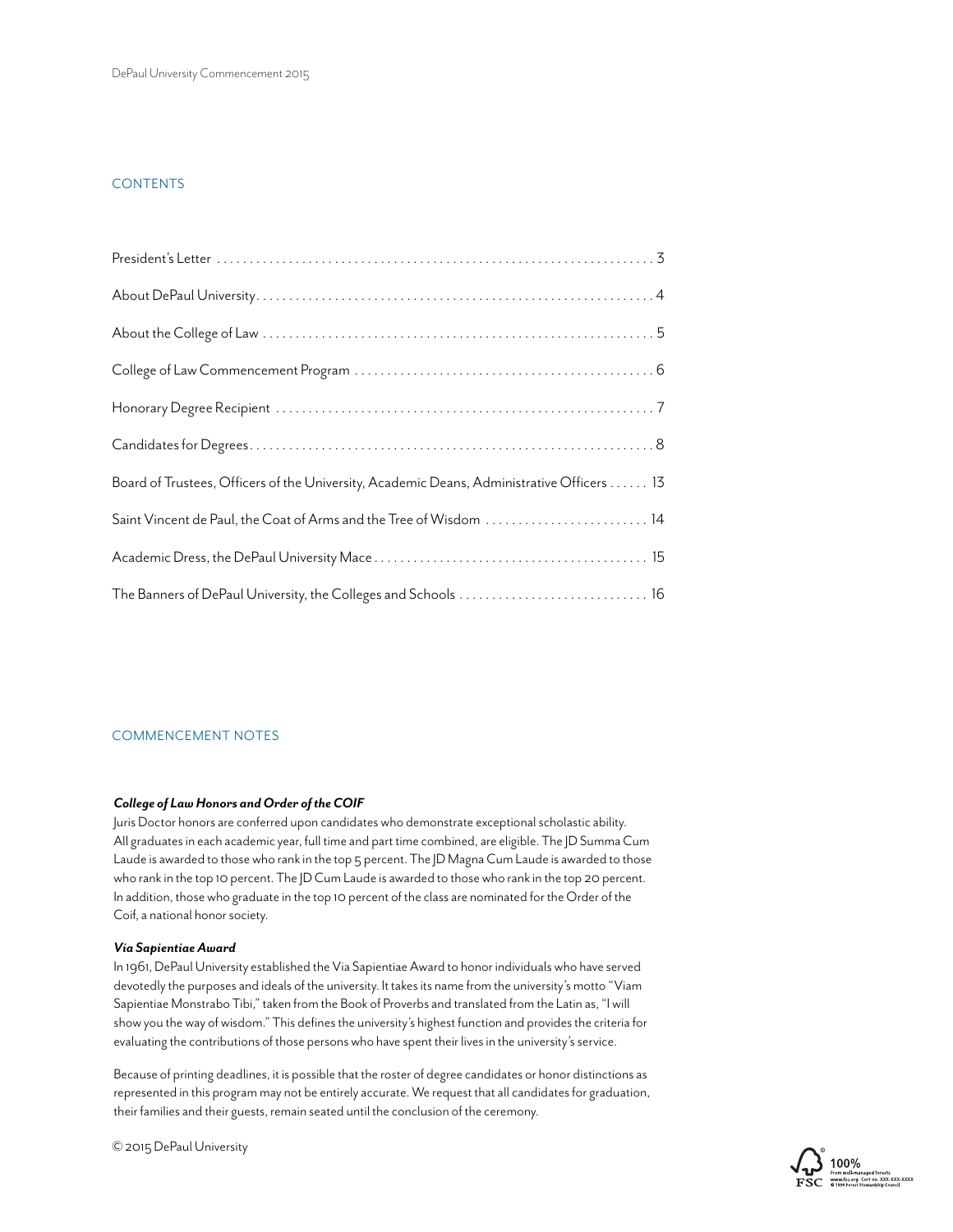#### May 2015



### DEAR GRADUATE,

On behalf of the entire DePaul community, I would like to congratulate you on your graduation. I would also like to thank you for what you as a student have brought to DePaul University. Your hard-earned degree represents the power of lifelong learning to shape your life and

transform our world for the better. We are proud that you will put your education to work in the career of your choice as a DePaul alumnus. We are confident in your success and ask that God will bless you abundantly in the years to come.

Sincerely,

Res. Dennis H. Holes chnicler, CM

Rev. Dennis H. Holtschneider, C.M. President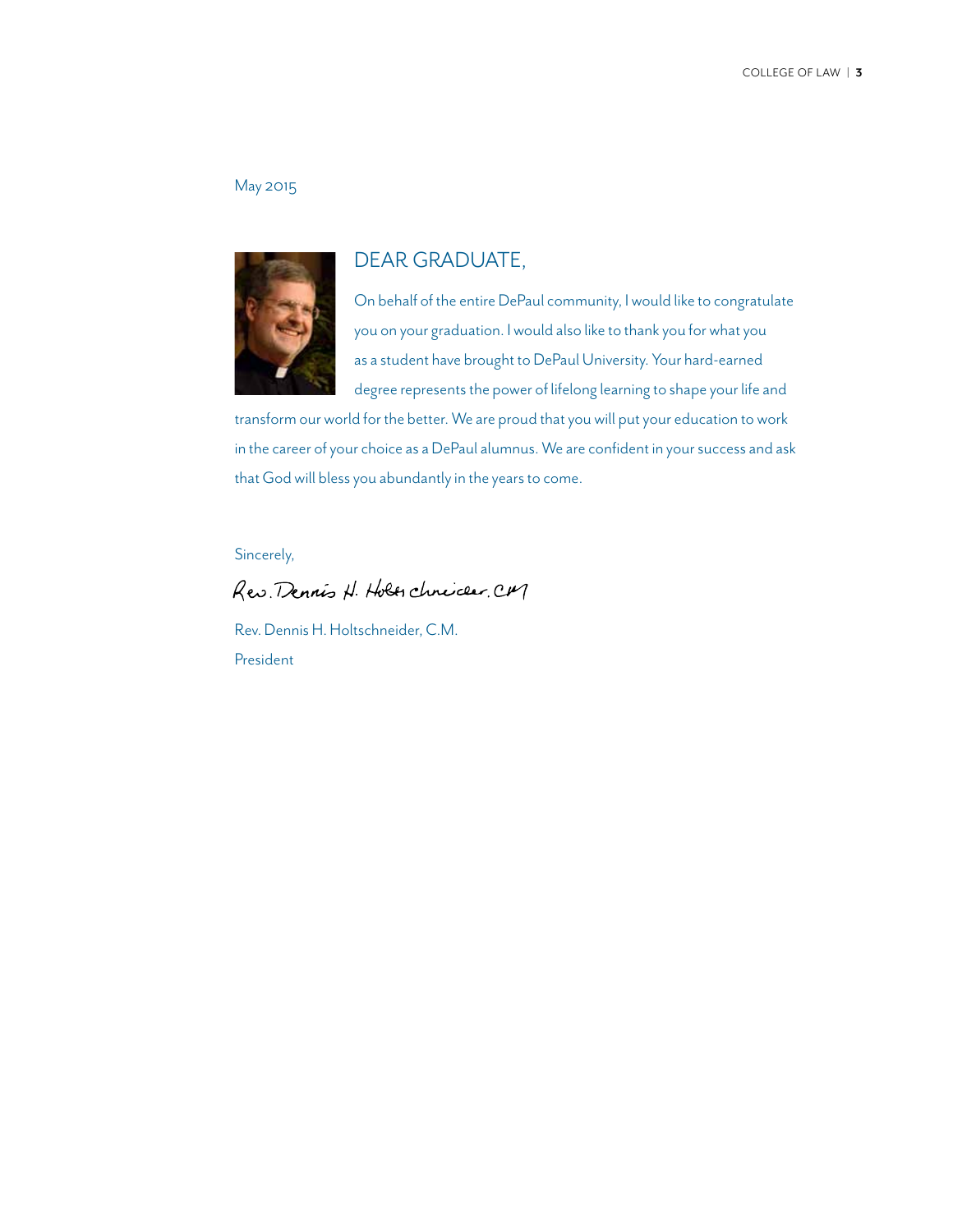#### ABOUT DEPAUL UNIVERSITY

DePaul is the largest Catholic university and the 13th-largest private, not-for-profit institution of higher learning in the country. The university enrolls about 23,800 students in 10 colleges and schools and offers a wide range of academic and professional programs on four Chicago-area campuses. DePaul's reach extends internationally, from degree programs offered in Kenya to study-abroad opportunities around the globe. With Chicago, the metropolitan area and the world as its classroom, DePaul has a reputation for innovative courses and personalized instruction. The university is the hub of an innovative and diverse community that enables students, faculty, staff, alumni and friends to advance personally, professionally and intellectually.

Founded by Vincentian Fathers in 1898 to teach the children of immigrants, DePaul remains committed to students from a broad range of cultural backgrounds, especially first-generation and non-traditional students. Named for and inspired by the life of St. Vincent de Paul, the university has a distinctive mission: to foster through higher education a deep respect for the God-given dignity of all persons, especially the materially, culturally and spiritually deprived; and to instill in its students a dedication to the service of others.

DePaul's distinguished colleges and schools are known for the excellence of their academic programs and the achievement and success of their students. The College of Liberal Arts and Social Sciences encompasses more than 45 undergraduate and graduate degree programs and is home to 10 centers and institutes. Students can pursue studies in such areas as media art, creative or professional writing, ethics, geographical information systems, forensic archaeology, international relations, public health, or a second language. They develop communication and problem-solving skills as well as intercultural competencies valued highly by prospective employers.

DePaul established the College of Science and Health in the 2011–12 academic year. The college departments include the natural sciences, health science, mathematics, nursing and psychology, as well as five centers, including the Center for Community Research and the DePaul Family and Community Services. Students pursue programs that take advantage of opportunities in science and health care fields.

The College of Law has been a prominent part of the Chicago legal community for more than a century. Nationally known for its intellectual property law, health law and public interest programs, the college offers a robust curriculum including three full-time JD programs and a variety of certificates, joint degrees and graduate programs. Through its academic centers, students and faculty work together in a wide range of disciplines to advance the law.

The Driehaus College of Business and its Kellstadt Graduate School of Business offer respected programs of business study that provide realworld knowledge and connections for career advancement. The college houses programs that are nationally recognized, including three top-10 rankings for its accountancy programs based on a TaxTalent survey of hiring managers and top-25 rankings for its undergraduate and graduate entrepreneurship programs from the Princeton Review.

The College of Computing and Digital Media offers a wide range of practical and innovative undergraduate and graduate degree programs. The college houses the School of Computing, which features cutting-edge technical degrees in computing, security, and computer game and web development; the School of Cinematic Arts, which showcases cinema, animation and screenwriting degrees; and the School of Design, which features degrees in graphic, game and web design.

The College of Education's primary mission is to prepare students to become teachers, educational leaders and counselors. Partnerships with the Chicago Public Schools, the archdiocese, charter and private schools as well as with social service agencies have enhanced the experiences of faculty, our students and those Chicagoland individuals whose lives they touch.

The School for New Learning is an internationally recognized leader in educating adults, offering flexible undergraduate and graduate programs. It pioneered individualized degree programs, online learning for adult students, the assessment of learning outside the classroom, and competence-based education. Its inventive approach to education has been used as a model around the world.

Dedicated to excellence in music teaching and performance, the School of Music's distinguished faculty includes members of the Chicago Symphony Orchestra and the Lyric Opera.

The Theatre School, founded as the Goodman School of Drama, is one of America's oldest and most respected theatre training schools. A new facility to house The Theatre School opened in 2013 as part of DePaul's ambitious redevelopment of its Lincoln Park Campus.

The College of Communication offers programs in areas such as relational, organizational and intercultural communication, journalism, media and cinema studies, and public relations and advertising. A diverse and prestigious roster of faculty with extensive academic, industry and international experience, along with cutting-edge curricula and awardwinning programs and student-led organizations, have positioned the college as one of the top places to study communication.

The university's tradition of educational achievement is complemented by a strong commitment to public service. DePaul's Irwin W. Steans Center for Community-based Service Learning has earned national accolades for integrating academics and community service. The center supports more than 3,400 service-learning students a year in more than 180 courses from across DePaul's colleges and schools.

DePaul's 15 intercollegiate men's and women's athletic teams are members of the NCAA Division I, BIG EAST Conference. In 2015, the women's basketball team won its second BIG EAST tournament championship and marked its 13th consecutive appearance in the NCAA tournament. Undefeated in the regular season, the 2014 women's soccer team claimed the BIG EAST tournament championship and advanced to the program's third NCAA tournament. Numerous DePaul teams claimed BIG EAST Team Academic Excellence Awards in recent years.

This year's graduates and DePaul's more than 167,000 living alumni are linked by more than the valuable degrees they receive on commencement day. DePaul's graduates have succeeded in a learning environment that values both academic achievement and community responsibility—values that will remain with them throughout their lives and careers as they carry on the heritage of St. Vincent de Paul.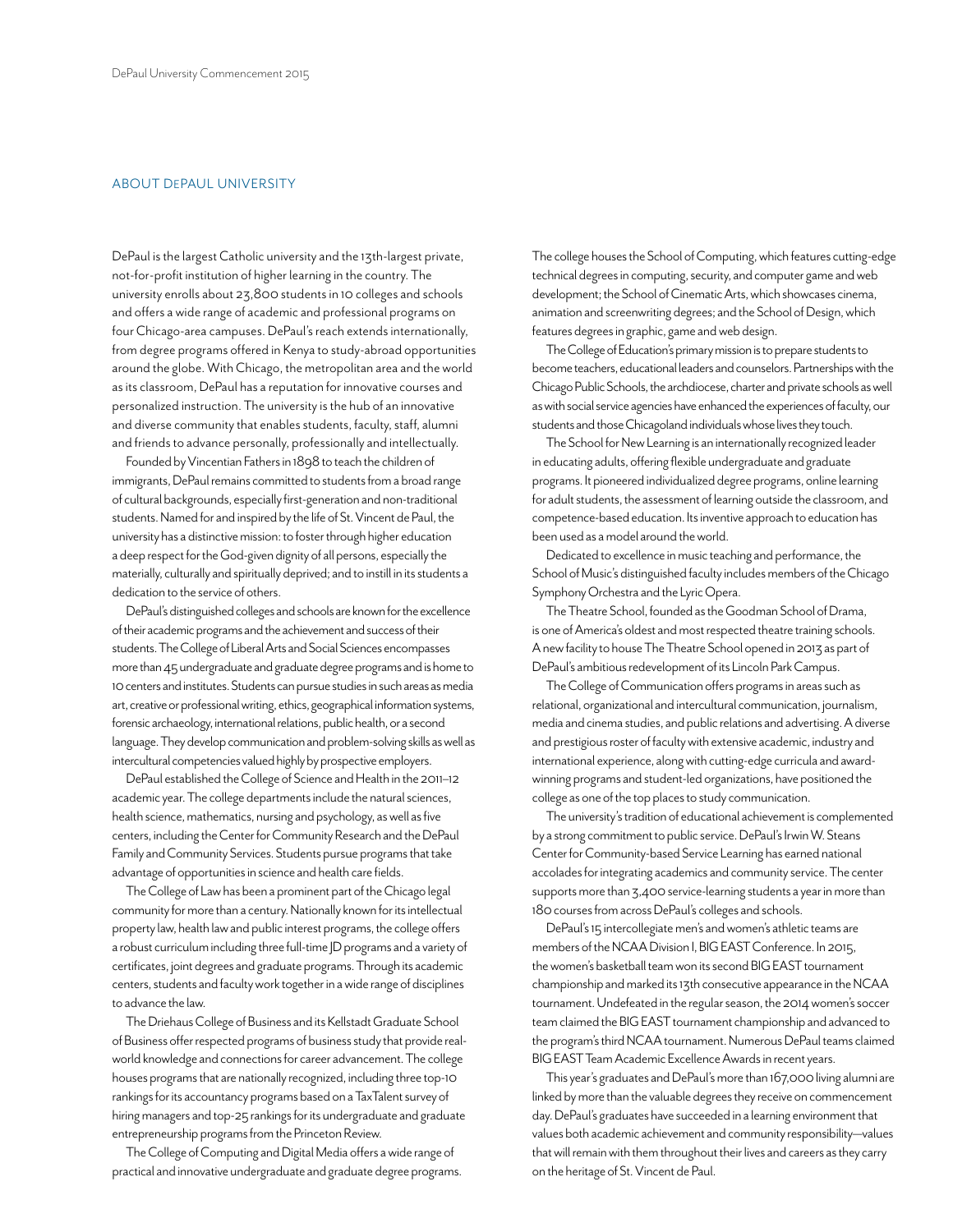#### ABOUT THE COLLEGE OF LAW

DePaul University's College of Law has helped set the standard for legal education in America since its establishment in 1912. Its rich history of quality education, access and diversity has long set it apart.

DePaul was among the first law schools in Illinois to admit historically excluded groups, such as female and Jewish students. It also was among the first to introduce such educational innovations as the study of negotiation techniques and courses in international criminal law and pretrial skills. Since 1992, the school has been a member of the Order of the Coif, a prestigious national law school honor society.

Learning through experience is a defining characteristic of the college. The law school offers students an array of experiential learning opportunities. The college also is home to distinguished centers and institutes that are dedicated to teaching, research, advocacy, and public education and engagement across a wide range of disciplines.

DePaul was among the first law schools to offer a cooperative American Bar Association-approved program in international studies with University College Dublin in Ireland. DePaul law students also can participate in programs that take them to countries such as Argentina, Costa Rica and Spain to study other legal systems and gain real-life legal experience.

The College of Law offers students unique educational opportunities, such as joint-degree programs that include a JD/MBA, a JD/MS in public service management, a JD/MA in international studies and a JD/MS in computer science. Students interested in concentrated professional study also can choose from certificate programs in areas that include public interest law, criminal law, international and comparative law, family law, business law, tax law, health law and intellectual property. Lawyers can earn graduate degrees in health law, tax law, international law and intellectual property.

The law faculty consists of 36 full-time educators—all seasoned attorneys who also are leading scholars, international affairs experts, and accomplished corporate, civil and public interest lawyers. They tackle the complex social and policy implications inherent in the law and probe the law from its theoretical to its most realistic and explicit aspects. They also take great pride in their ability to challenge and enlighten students through a collaborative learning process. As a result, students learn the law of today and, perhaps more important, learn to anticipate what might be the law of tomorrow.

DePaul law graduates—more than 19,000 since the school's inception—are highly skilled, committed and vigorous leaders of the bar, bench and business. They include managing partners of dozens of major law firms, chief executive officers and general counsel of a number of well-known national and international corporations. Alumni also include numerous state and federal judges; many municipal, county and state leaders; and three Chicago mayors.



*Photograph: Comerford J. O'Malley Place*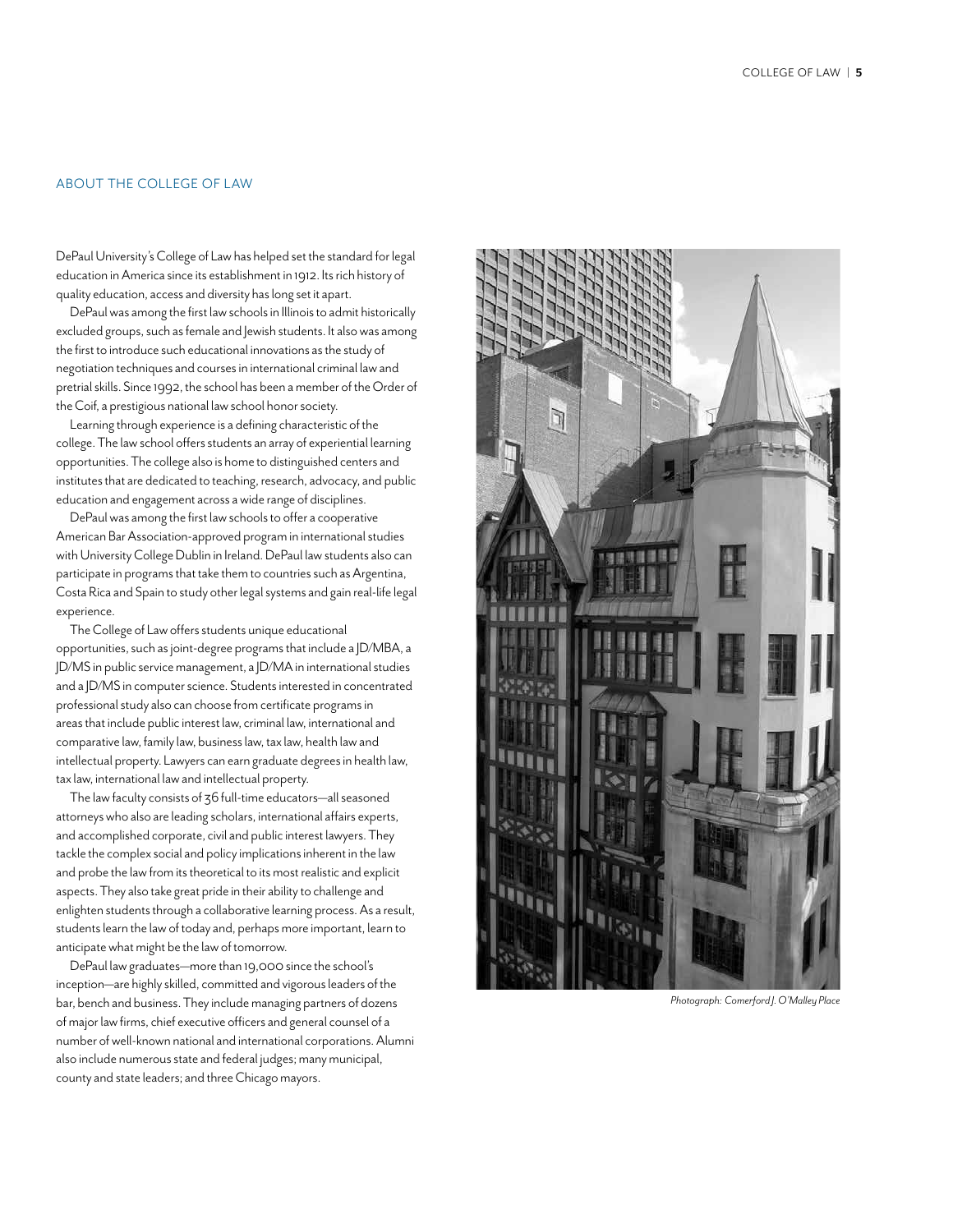#### PROGRAM

**PROCESSIONAL** Pomp and Circumstance *(Edward Elgar)*

**UNIVERSITY MARSHAL** Barbara B. Bressler, *Associate Dean for Experiential Learning, College of Law*

**INVOCATION** Craig B. Mousin, *University Ombudsperson*

**NATIONAL ANTHEM** Angelica M. Griffin, *JD Candidate, Class of 2015*

#### **CONFERRAL OF HONORARY DEGREE**

M. Cherif Bassiouni, *Professor Emeritus, DePaul University College of Law President, International Institute of Higher Studies in Criminal Sciences Honorary President, International Association of Penal Law* Citation read by Bruce L. Ottley, *Interim Dean, College of Law*

#### **KEYNOTE ADDRESS TO THE GRADUATES**

Introduction by Bruce L. Ottley, *Interim Dean* M. Cherif Bassiouni, *Professor Emeritus, DePaul University College of Law President, International Institute of Higher Studies in Criminal Sciences Honorary President, International Association of Penal Law*

#### **STUDENT ADDRESS**

Daniel Lee Pauley, *JD Candidate, Class of 2015*

#### **FACULTY/STAFF ACHIEVEMENT AWARDS PRESENTED BY**

Bruce L. Ottley, *Interim Dean*

#### **CONFERRAL OF DEGREES** Rev. Dennis H. Holtschneider, C.M., *President of DePaul University*

### **ALUMNI INDUCTION**

Larry R. Rogers, Sr., *Class of 1983, Chair of the Law Dean's Council*

#### **CLOSING REMARKS**

Rev. Dennis H. Holtschneider, C.M., *President of DePaul University*

#### **RECESSIONAL**

#### **RECEPTION**

We invite you to attend a reception for the graduates and their guests immediately following the ceremony in the reception area of the Rosemont Theatre, in the lobby.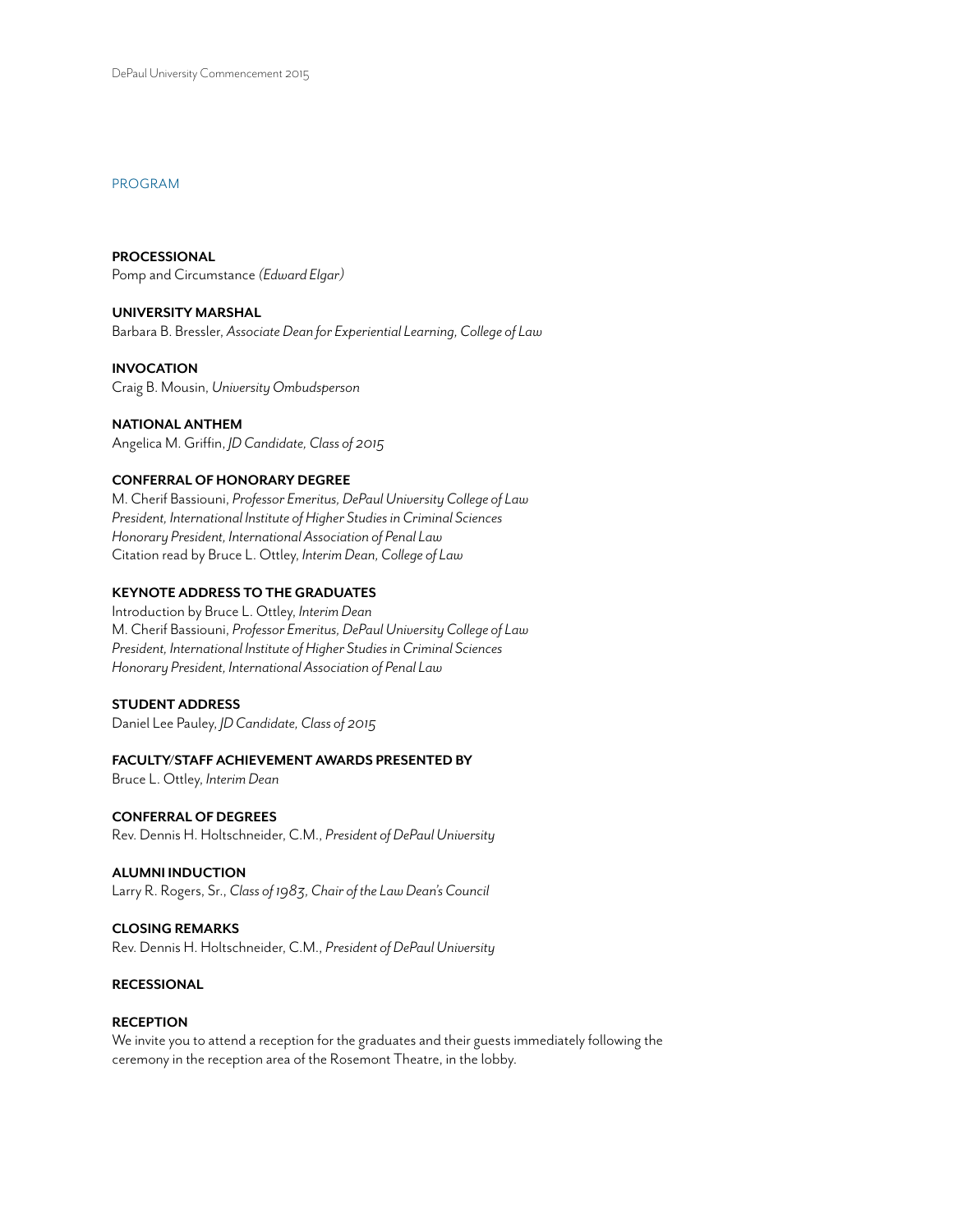#### HONORARY DEGREE RECIPIENT & SPEAKER

#### **M. Cherif Bassiouni**

*Human Rights Advocate, Renowned Legal Scholar and Emeritus Professor of Law*

M. Cherif Bassiouni spent much of his life in the world's trenches documenting atrocities caused by men who disrespect the value of human life and disregard the rule of law. His laser focus on this mission enabled him to wage a very different kind of war: one that brings war criminals to court and justice to survivors. His contributions to the establishment of an International Criminal Court, where those who commit crimes against humanity are now prosecuted, earned a Nobel Peace Prize nomination.

When the International Scientific and Professional Advisory Council of the United Nations nominated Bassiouni for the Nobel, it called him the "single most driving force behind the global decision to establish the International Criminal Court." The International Association of Penal Law, of which he was president for 15 years, is a worldwide, scholarly, international criminal justice organization with more than 3,000 members in 99 countries. Under Bassiouni's direction, the association worked tirelessly to bring worldwide attention to the need for establishing the International Criminal Court in The Hague. Today the court has jurisdiction over the most serious international crimes and has eliminated the impunity that once emboldened war criminals.

Bassiouni joined DePaul's College of Law in 1964. As a professor, he introduced the field of international human rights law to generations of students and inspired many to follow in his footsteps, forging careers fighting for the rights of powerless people around the globe. In 1972, he co-founded the International Institute of Higher Studies in Criminal Sciences, which has become one of the world's largest training institutes for jurists under his 43-year direction. More than 39,000 judges, prosecutors, lawyers, police officers and academics from 165 countries have participated in the institute's activities. Bassiouni oversaw all of these programs and 120 publications containing the proceedings and materials relating to these programs. In 1990, he founded DePaul's International Human Rights Law Institute, over which he presided until 2008. During these years, the institute became world famous, involving many students who went on to pursue international careers. His teaching, scholarship and international accomplishments have garnered dozens of awards from many nations, including 11 medals of honor and nine honorary degrees.

For decades, Bassiouni has been the United Nations' choice to conduct investigations where genocide, murder, rape, sexual slavery, violence against citizens, pillaging of property and other heinous crimes were suspected, including in the former Yugoslavia, Afghanistan, Iraq, Bahrain and Libya. Among his distinguished posts were co-chair of the Committee of Experts that drafted the U.N. Convention Against Torture; chair of the U.N. Commission on Human Rights to investigate war crimes in the former Yugoslavia; chair of the U.N. General Assembly committee laying the groundwork for the international court's establishment; chair of the drafting committee at the Rome Diplomatic Conference that established the court; independent expert for the U.N. Commission on Human Rights addressing the rights to restitution, compensation and rehabilitation for victims of grave violations of human rights and fundamental freedoms; and independent expert for human rights in Afghanistan.

Bassiouni was instrumental in setting up the tribunal that tried former Iraqi President Saddam Hussein. His work in the former Yugoslavia is credited with laying the groundwork to bring its disgraced president, Slobodan Milosevic, to trial.

The U.S. Departments of State and Justice have sought his expertise on projects relating to international drug trafficking, international control of terrorism, the defense of the U.S. hostages in Iran, governance and democracy projects in the Middle East and North Africa, and the future of the Iraqi justice system.

From the 1970s through today, Bassiouni has undertaken the gut-wrenching work of interviewing victims of torture, rape, kidnapping and illegal detention, and the families of those who have died as a result of such savage acts. He and his teams met with victims, speaking to those who could and would, and collecting evidence to give voice to those who lost their lives and could no longer speak for themselves.

Survivors told stories of violence, human trafficking, exploitation, forced labor, the drug trade and life in prison without due process. Bassiouni reported the facts as he documented them, not tempering his findings to appease politicians. His allegiance is to the defenseless and the disenfranchised, not governments. Indeed, his exploration of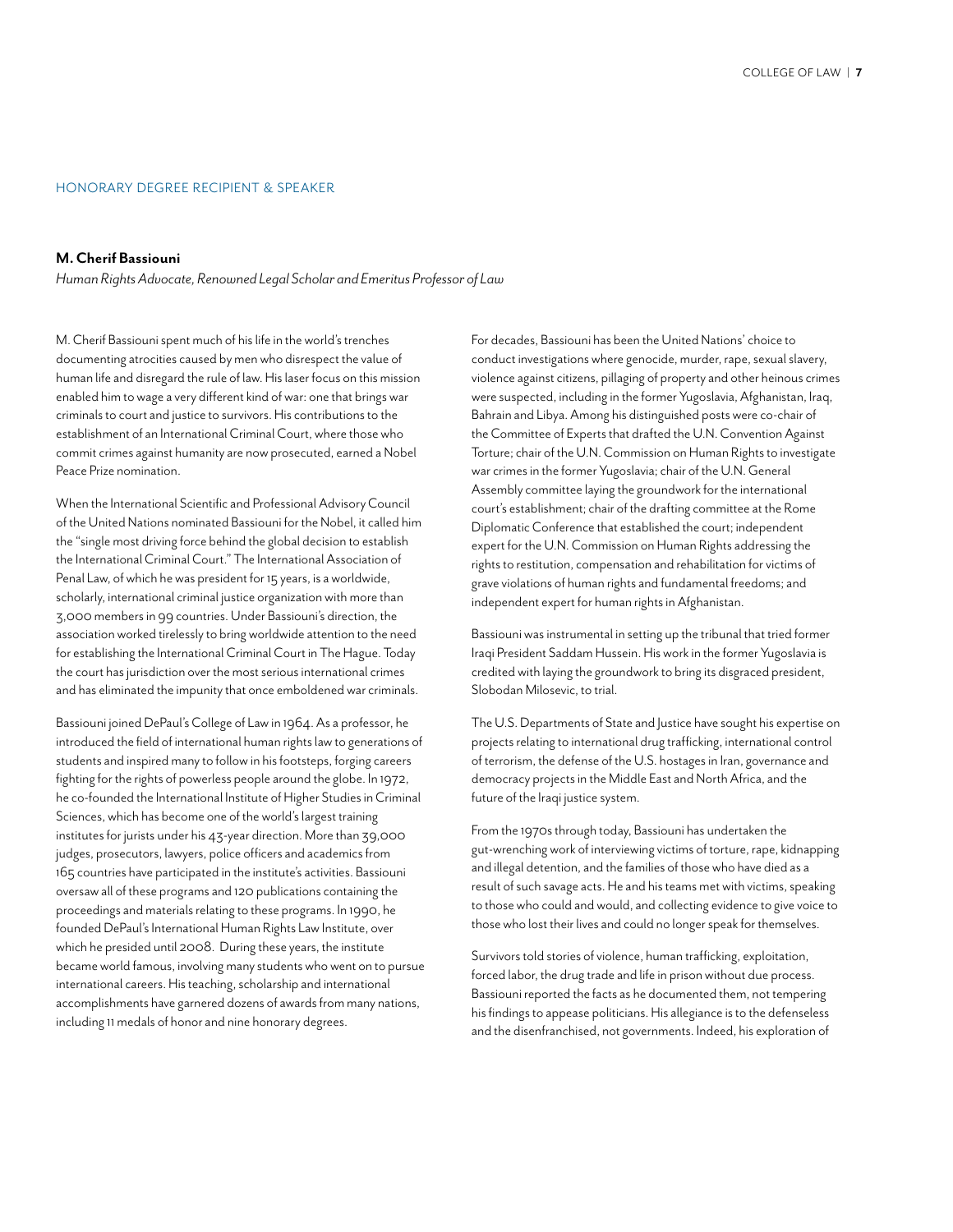#### HONORARY DEGREE RECIPIENT & SPEAKER (CONTINUED)

human rights violations in Afghanistan was cut short after he found prisoners were being abused in American-operated holding centers throughout Afghanistan.

During his career, Bassiouni testified before Congress 18 times, authored, co-authored or edited 74 books and wrote 258 articles. He holds an LLB from the University of Cairo, JD from Indiana University; LLM from John Marshall Law School; and SJD from George Washington University.

#### **CITATION**

*M. Cherif Bassiouni, you devoted your life to promoting the rule of law and the protection of human rights. You sacrificed your safety to investigate crimes against humanity around the world and showed great courage in reporting your findings, even when powerful governments objected to them. Your advocacy for the establishment of an International Criminal Court brought to fruition a legal forum where war criminals now face trial. You educated judges, law professors and police to work within the boundaries of their nation's legal systems to ensure fairness and equity. During your half-century association with DePaul University, you taught law students to be tenacious in the pursuit of justice and resolute in righting injustices. You are a living legacy of St. Vincent de Paul and the values upon which this university was built. For these reasons and more, DePaul University is privileged to confer upon you the degree of Doctor of Humane Letters, honoris causa.*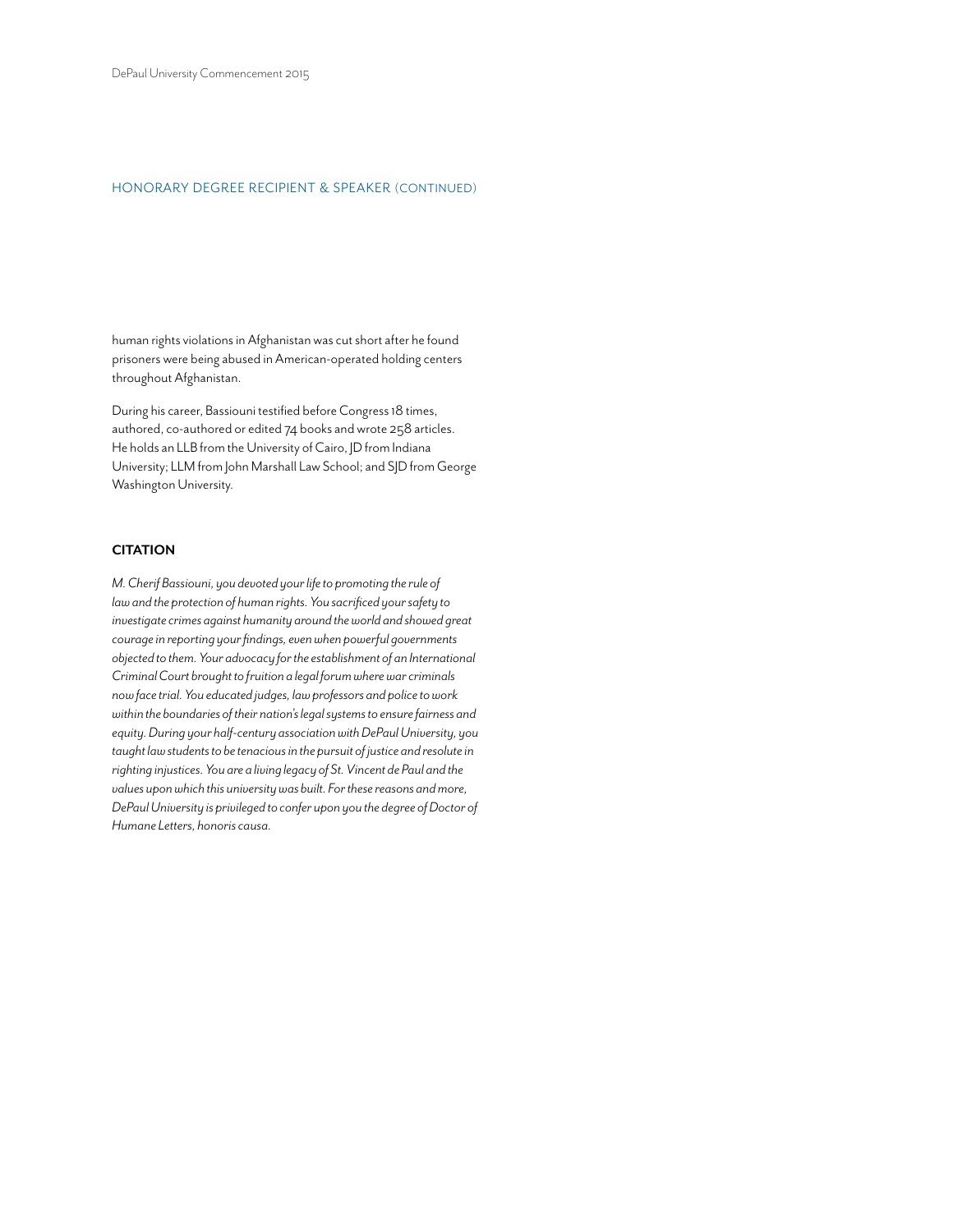#### DEPAUL UNIVERSITY COLLEGE OF LAW

#### **CANDIDATES FOR DEGREES**

**Bruce L. Ottley,** *Interim Dean* Candidates' names announced by **Benjamin E. Alba**, *Director of Academic Support, Student Advising and Bar Passage*

#### **MASTER OF LAWS IN INTELLECTUAL PROPERTY**

lan D. McClure Xiaojing Wang Kaylea Weiler

#### **MASTER OF LAWS IN INTERNATIONAL LAW**

| Abdulrhman Fahad M. Almussaed | Halez Ali Hussein Hussein    |
|-------------------------------|------------------------------|
| Sarah Mathilde Beaujour       | Clara Flavia Iglesias Megias |
| Fahad Saad A Bin Eid          | Wed Yousif I. Jambi          |
| Khalid Mohammed Bin Hammam    | Nadah Mohammed S. Magbool    |
| Clarissa Y. Cutler            | Dina Lisa Meyer              |
| Samia Mohammed D. Dhahi       | Barbara Munube               |
| Giovanna Gentile              | Elena Piquero Amela          |
| Anas Taha Hassan Hassan       | Kevin Paul Ray               |
| Liang Hong                    | Fei Tan                      |

#### **MASTER OF LAWS IN TAXATION**

Adenike Fasanya-Osilaja

#### **JURIS DOCTOR/MASTER OF LAWS IN HEALTH LAW**

Jennifer Y. Chow

Yesenia M. Perez

#### **JURIS DOCTOR/MASTER OF BUSINESS ADMINISTRATION**

Matthew H. Abu-Taleb

Joshua J. Haberkorn

Amber D. McReynolds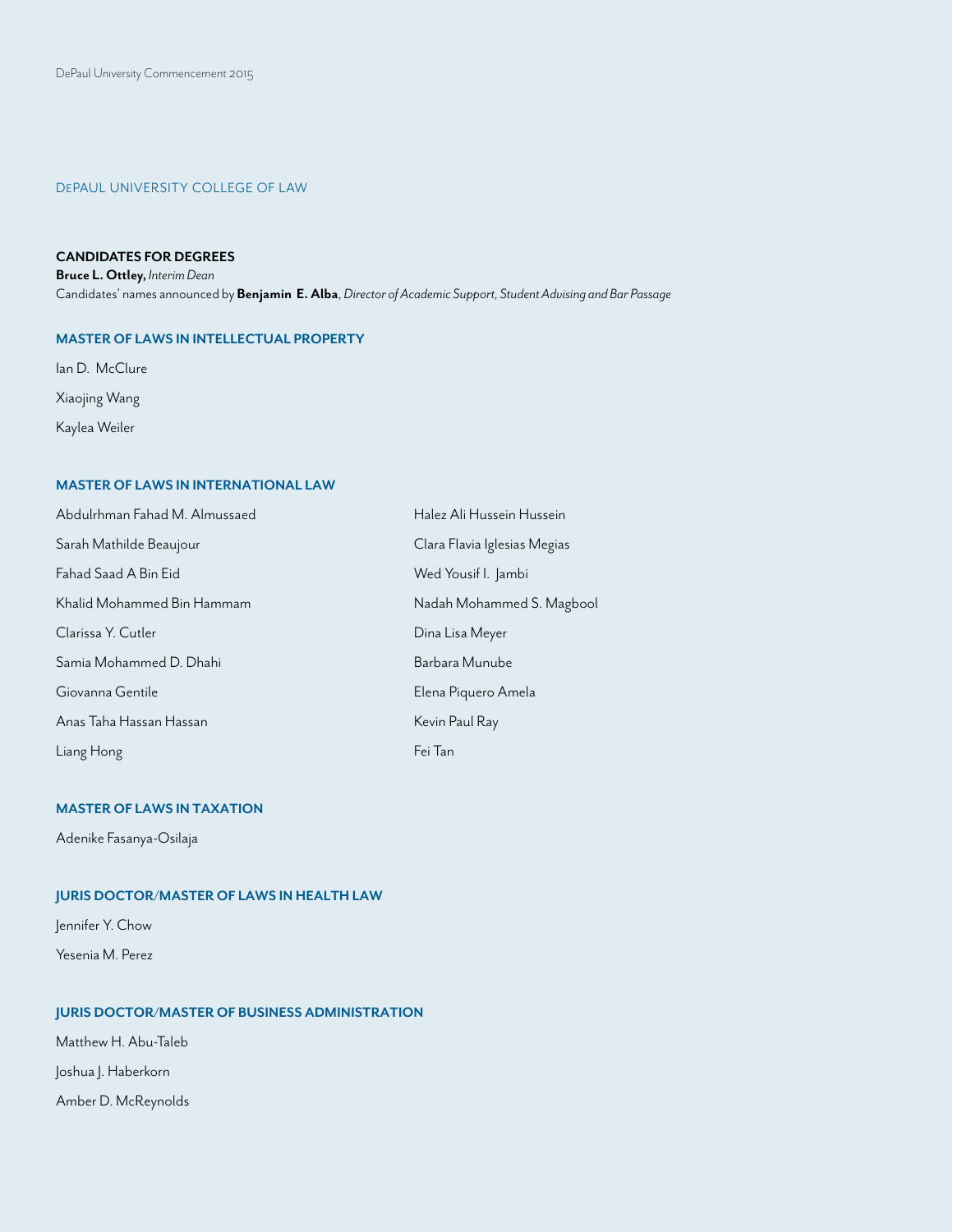#### **JURIS DOCTOR**

Kristine Abruzino Omoyeni Monturayo Adetola Adenike Adubifa Daniel R. Ahasay Deanna A. Akmakjian Armando Alcazar Sandsha N. Andreyev Christina Frances Aquino Geraldine E. Arruela Anthony R. Auge Louis F. Baker Gianni Lane Baldassari Raluca Banculescu Maurche' H. Belk Sarah B. Bendtsen Samantha S. Berns Kara D. Beurkens Pietro N. Bianchi Daniel J. Biggs Nicholas C. Blake Benjamin S. Bloomer Michael P. Boisso Adrianna M. Bojrab James Boland Emily T. Bonnema Jonathan T. Brann

Jessica Brito Gabriella Bruno Colin J. Burns Jean Michelle Butler Andrew J. Byczek Stephen M. Calomino Emily R. Cannata Daniel J. Carmody John M. Carmody Courtney O. Carroll Jennifer Catalan Rostislav Chizhevsky Elliott S. Cho Elila K. Civelli John Cooper Victor R. Cordova Melissa J. Cubria Charles A. De Kernion John J. DeFelice Marissa L. Dellacroce Bridget M. Dempsey Emily Desmonie Ashley A. DeVeaux Nerissa V. Diaz Rachael M. Dickson Jenna K. DiJohn

Pamela Drabczynska Nelson J. Dunlap Michelle M. Eannace Alan |. Eckert Michael Christopher Edmonds Rebecca J. Edwards Arielle B. Einhorn Megan Josephine Einsele Frances Ekwerekwu Sabrina U. Elliott Paige J. Esterkin Joseph A. Falk Kevin Patrick Fanning Frank D. Fatigato Kerri L. Feczko Christine A. Filarski Katherine L. Filous Mark P. Fiorito Julie M. Fontanarosa Natalie M. Foote Rebecca Elizabeth Furrer Stephanie A. Garces Ryan William Gardner Leyia M. Getachew Alexander H. Giller Alexandra B. Gillett

Christopher | . Ginn Jennifer L. Goelz Sergio R. Gomez Konrad Grabowski Zachary Greening Katlyn L. Gregg Angelica M. Griffin Thomas Griseta Haley J. Guion Dyzio | Guzierowicz Mariam F. Hai Cathryn C. Hall Amrita Hanjrah Cory J. Harris Jamie V. Harrmann Ryan B. Hauer Ian D. Heminsley Thomas Alan Hermes Hilary E. Hershberger Allison C. Hintz Calli L. Hisey Jennifer M. Holder Jacqueline Joy M. Horn Michael Justin Hornback Morgan M. Ikerd Katie Marie Ilijic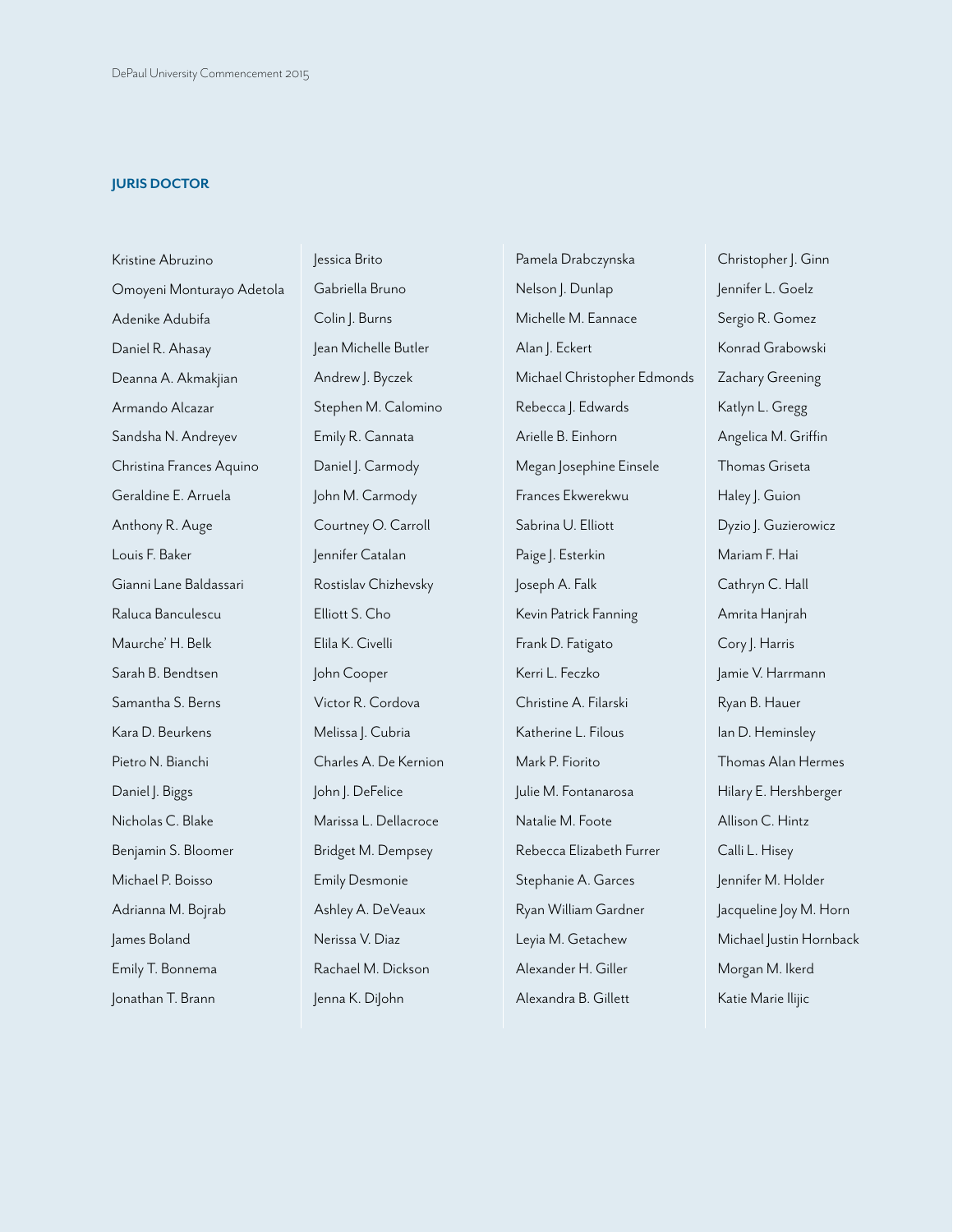Samantha V. Jaime Jacob M. Janzen Bradley D. Jarka Rachel B. Johnson Kristen Marie Kaehler Kyle Kamego Kelly F. Kaufman Hayley C. Kemmick Tara Danielle Kennedy Thomas W. Kerper Sanaa Khan Joseph Patrick Kiley Brittni W. King Charles M. Klein Christopher W. Kokotilo Kathaleen S. Kokotilo Kristopher J. Kramer Kelly Krauchun Christina A. Kuklinski Michael Kazimierz Ladak Brian A. Lara Katherine Margaret Latuszek Ryan A. Leal Christopher A. Levesque Ryan |. Levitt Vincent D. Lewis

Edith Llanes John A. Lorenzen Daniel T. Loucks Helen A. Lozano Daniel J. Luebberke Alina Lyamets Adair R. Macauley Bashaar S. Madani Margaret T. Mahalick Jordan Malka Alycia J. Maloney Anna C. Mangia Rafael A. Mangual Jordan N. Massey Jaclyn A. McCaffery Christopher R. Mccall Kristen L. McDonnell Elizabeth D. McErlean Patrick |. McMahon Candace R. McPherson Jonathan Meacham Shipra S. Mehta Marina Merjan Jonel Metaj Nicole Mirjanich Maura M. Mitchell

Timothy Modesto Jeffrey Robert Moisan Amanda R. Moncada Crystal M. Montanez Kelly L. Montgomery Sarah L. Moore Emily Ann Morrison Dustin P. Mosier Kathleen Watson Moss Samantha Leigh Mountford Rabia Muqeet Arsalan Nayani Sarah E. Nichelson Genevieve E. Niemann Michael E. Noll Elisabeth P. Nolte John A. O'Donnell Samantha Morgan Odyniec Dana M. O'Leary Natalia A. Olejarska Thomas M. Olson Anastasia Palivos Michael J. Papso Jamillah Amanda Pate Daniel L. Pauley Douglas A. Persoon

Samantha E. Pielet Valentina A. Podkowirow Meredith E. Popkes James Robert Posluszny Andrea K. Preisler Maxwell H. Qualls Samuel C. Ramos Michael J. Rhoad Margaret K. Rhoda Matthew F. Ricco Jacquita M. Richardson Jacob P. Roberts Jessica Kimone Robinson Juan Manuel Rodriguez Vilmarie Rosario Daniel Ross Clare A. Ruscello Hannah L. Sadler Tomasz Samek Kristina M. Satek Lindsay J. Scheidt Noah |. Schmidt Erich L. Schmitz Aaron P. Schneider Hannah K. Scruton Magdalena I. Serafin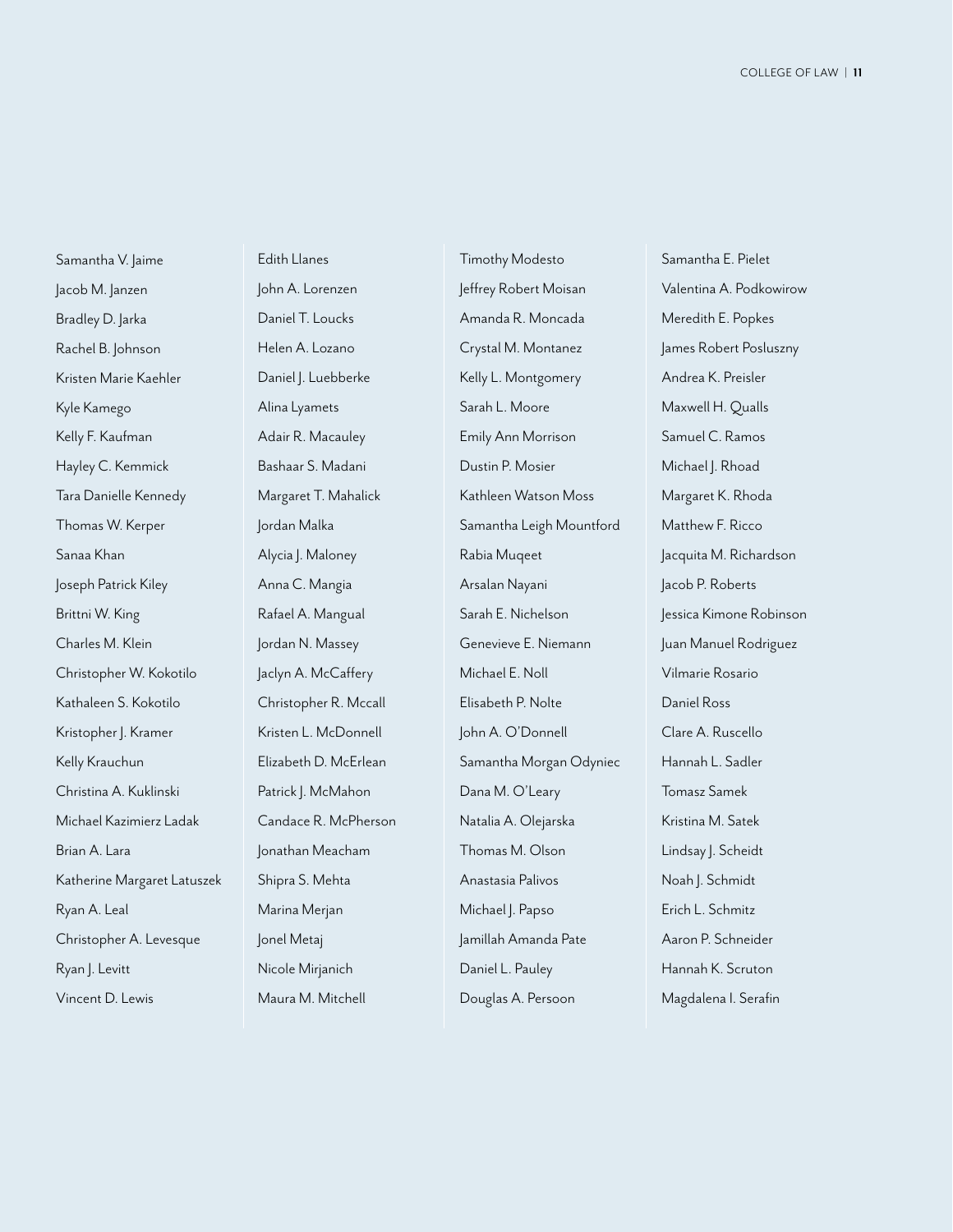#### **JURIS DOCTOR (CONTINUED)**

| Kerry Ann Shannon            | Courtney Ellen Todt    |
|------------------------------|------------------------|
| Andrew P. Shaxted            | Thomas J. Tomasik      |
| Peter J. Shayman             | Danyelle M. Tracy      |
| Kevin M. Sheehan             | Emily R. Tripicchio    |
| James John Shield            | Ana M. Valenzuela      |
| Maliha Siddiqui              | Tejonne I. Vinson      |
| Marie E. Silver              | Charles Wagner         |
| Andrea L. Sinacola           | Grace S. Wanja         |
| Valeriy Sirotyuk             | Matthew A. Warner      |
| Christina J. Smedley         | Emily A. Welter        |
| Corinne R. Smith             | Stephanie N. White     |
| Alexander J. Sparhawk        | Francis C. Wilkie      |
| Anastasia M. Stefanos        | Melissa A. Worker      |
| Ashley M. Steinhoff          | Blake E. Yocom         |
| Molly Mary Elizabeth Stemper | Tehniat Zaman          |
| Catherine A. Stockslager     | Andrea Zambrano Garzon |
| Jenna M. Stupar              | Sylvia E. Zarski       |
| Max Michael Suchan           | Lindsay A. Zeller      |
| Benjamin A. Sweeney          | Robert S. Zitnik       |
| Sheraz M. Syed               | Katerin V. Zurita      |
| Zachary F. Tanham            |                        |
| Alexander J. Taylor          |                        |
| Madison H. Templin           |                        |
| Matthew L. Teplinsky         |                        |
| Jennifer L. Thomas           |                        |
| Joseph Allen Thomas          |                        |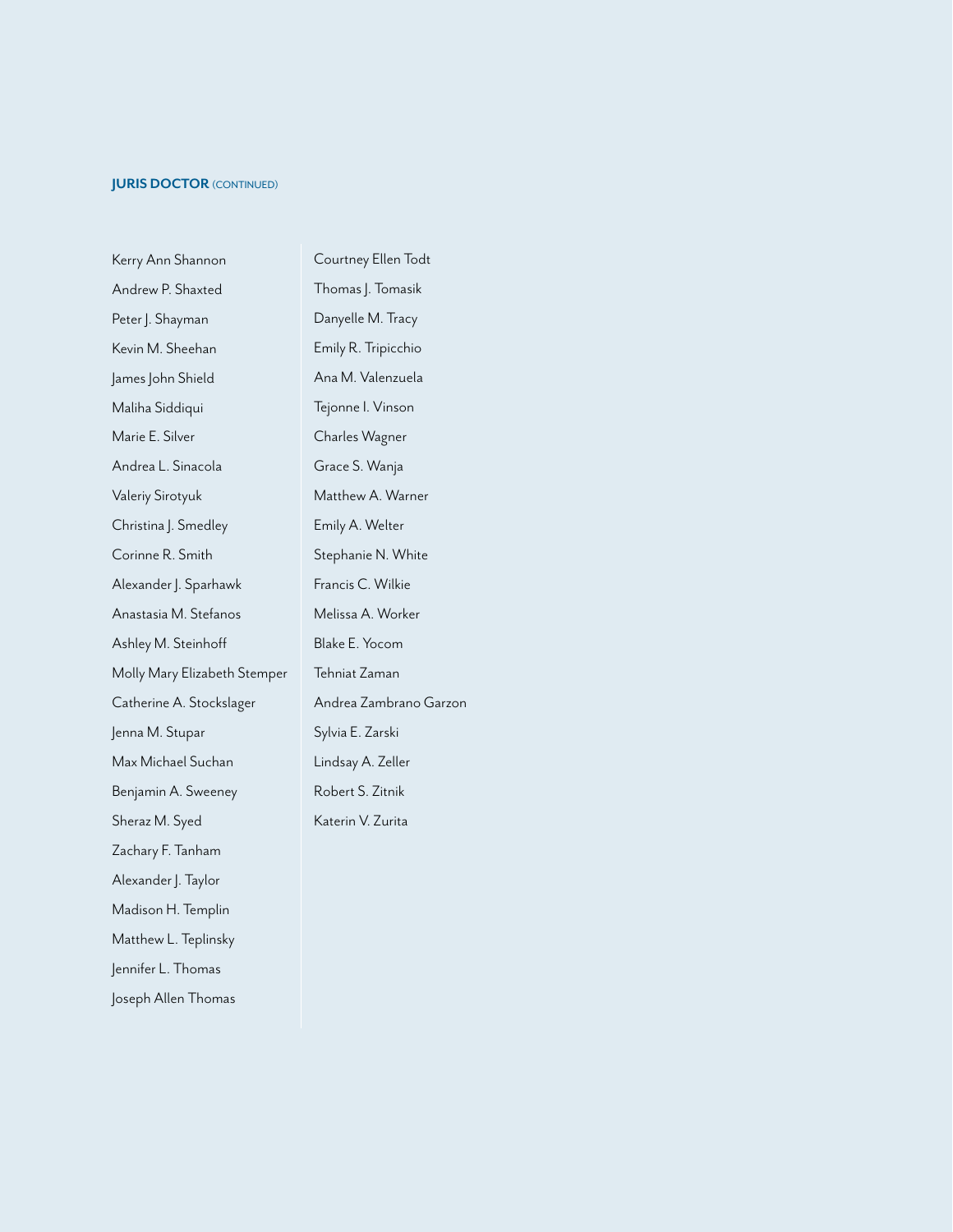#### **BOARD OF TRUSTEES**

William E. Bennett, *Chair* James T. Ryan III, *Vice Chair* Joseph Adams Rev. Thomas C. Anslow, C.M. Peter C. Argianas Karen M. Atwood Gerald A. Beeson Stephen B. Bownan John L. Brennan Ruth W. Brinkley Frank M. Clark Sebastian S. Cualoping Mary A. Dempsey Sr. Margaret M. Fitzpatrick, S.C. Sasha L. Gerritson Chester A. Gougis Arnold T. Grisham Harry |. Harczak William E. Hay Donald E. Heller Roberto R. Herencia Lorraine L. Holland Rev. Dennis H. Holtschneider, C.M. Stacy R. Janiak James M. Jenness Timothy P. Knight Jeffrey J. Kroll William P. Kusack Rev. James J. Maher, C.M. Carla R. Michelotti Peter Pesce Anne R. Pramaggiore Rev. Mark S. Pranaitis, C.M. Larry R. Rogers, Sr. George L. Ruff Bertram L. Scott Daniel C. Ustian Very Rev. Raymond A. Van Dorpe, C.M. Dia S. Weil

#### **OFFICERS OF THE UNIVERSITY**

Rev. Dennis H. Holtschneider, C.M., *President* Rev. John T. Richardson, C.M., *Chancellor* David P. Miller, PhD, *Interim Provost* Robert L. Kozoman, *Executive Vice President* Rev. Edward R. Udovic, C.M., PhD, *Secretary of the University*

#### **ACADEMIC DEANS**

Marisa Alicea, *School for New Learning* Judy Bundra, *School of Music* Gerald Koocher, *College of Science and Health* John Culbert, *The Theatre School* Bruce Ottley, *College of Law* David Miller, *College of Computing and Digital Media* Lucy Rineheart, *College of Liberal Arts and Social Sciences* Salma Ghanem, *College of Communication* Ray Whittington, *Driehaus College of Business and Kellstadt Graduate School of Business* Paul Zionts, *College of Education*

#### **ADMINISTRATIVE OFFICERS**

Jeffrey J. Bethke, *Treasurer* Jay Braatz, *Vice President for Planning and Presidential Operations*  Erin Minné, *Senior Vice President for Advancement* Bonnie Frankel, *Vice President for Finance*  Robert Janis, *Vice President for Facility Operations* David H. Kalsbeek, *Senior Vice President for Enrollment Management and Marketing* Cynthia Lawson, *Vice President for Public Relations and Communications* Robert I. McCormick, *Vice President of Information Services* Elizabeth Ortiz, *Vice President for Institutional Diversity and Equity* Jose Padilla, *Vice President and General Counsel* Sherri Sidler, *Controller* Stephanie Smith, *Vice President for Human Resources* Gene Zdziarski, *Vice President for Student Affairs* Rev. Edward R. Udovic, *C.M., Senior Executive for University Mission and Vice President for Teaching and Learning Resources*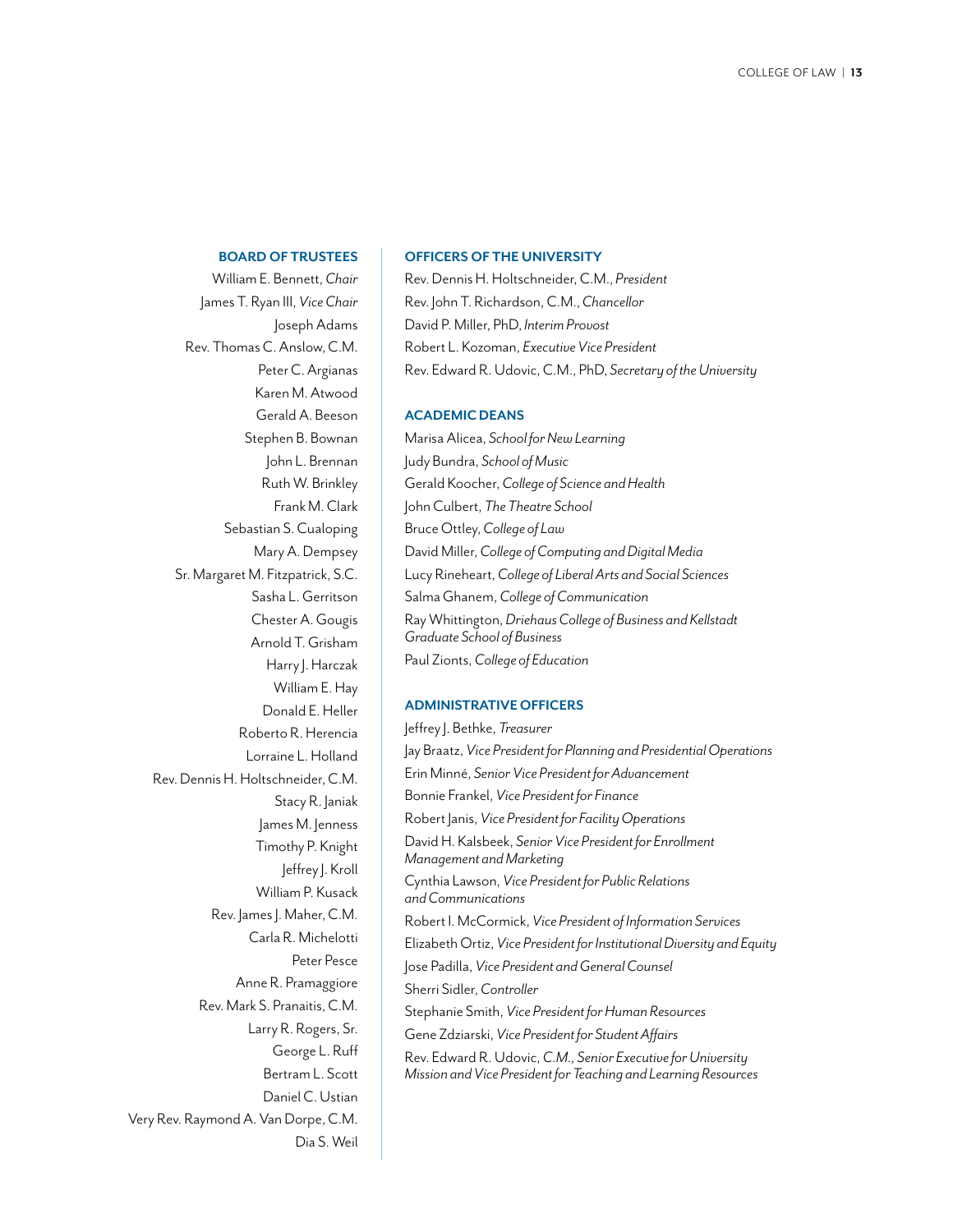#### **THE VINCENTIAN CHARACTER**

DePaul, a Catholic, Vincentian and urban university, takes its name from Saint Vincent de Paul. The religious community founded by Saint Vincent, commonly known as "Vincentians," established the university and endowed it with a distinctive spirit: to foster in higher education a deep respect for the God-given dignity of all persons, especially the materially, culturally and spiritually deprived, and to instill in educated persons a dedication to the service of others. The women and men of DePaul have retained this spirit as a highly valued heritage and a vital influence in every succeeding generation of the university's development.

#### **SAINT VINCENT DE PAUL**

Saint Vincent de Paul (1581–1660), for whom the university is named, lived in seventeenth century France. He was a compassionate and deeply spiritual priest who dedicated his life to serving the poor. He founded the Congregation of the Mission, commonly known as the Vincentians. This is the Roman Catholic religious community that established and continues to sponsor DePaul University.



Vincent brought together and inspired groups of like-minded women and men to join him in addressing the needs of the poor and the reasons for their poverty and marginalization.

Vincent was also a man of wisdom who believed in the power of education to transform the world for the better. He believed in the sacredness of life and the God-given dignity and inestimable value for each human person. He is aptly known as the "Apostle of Charity."

#### **THE COAT OF ARMS**

The main section of the shield consists of nine panes forming a heraldic cross, the symbol of the Christian faith. The center pane holds a heart, which represents Saint Vincent de Paul, for whom the university is named. Because he spent his life in the service of God and people, especially



the poor, Saint Vincent is considered to be the Apostle of Charity. The pane above the heart holds a crescent symbolizing Mary, the Immaculate Conception, the patroness of the United States.

The upper section contains a fleur-de-lis, symbol of France, Vincent's homeland. Three are shown, representing the Trinity. This section also carries two symbols of Chicago. A line suggestive of the wall of a fort represents Fort Dearborn. The phoenix rising from the flames atop the shield is both a symbol of the Resurrection of Christ and the resurrection of the City of Chicago after the Great Fire of 1871.

The inscription 1898 refers to the year DePaul was first chartered by the State of Illinois as St. Vincent's College. In 1907 a new charter was granted in the name of DePaul University.

The motto of DePaul University, "Viam sapientiae monstrabo tibi," is taken from the biblical book of Proverbs (4:11) and is translated "I will show you the way of wisdom."



#### **THE TREE OF WISDOM**

The symbol expresses the university's integration of education and religion by combining the forms of a tree and a cross. Central to the symbol is a modified cruciform, suggestive of the Catholic

roots of the university. This cruciform is also expressive of the human form, with arms uplifted and outstretched to give spirit and life to the environment. The figure stands erect and balanced suggesting a strength of knowledge and values.

Viewing the symbol as a single unit, one sees our "Tree of Wisdom" resting firmly on the ground, with its square base and raised limbs in symmetry. It has age and fullness in its trunk and limbs, suggesting tradition; and youth and simplicity in its internal negative spaces, representing leaf forms suggestive of sapling growth.

Typographically, the symbol incorporates and combines the lower case letterforms d, p and u. The "u" form extending upward from the trunk is a true arc, a section of a perfect circle. Its position relative to the figure represents support, rather than containment, just as the university supports the human spirit in the pursuit of knowledge and the deepening of religious values.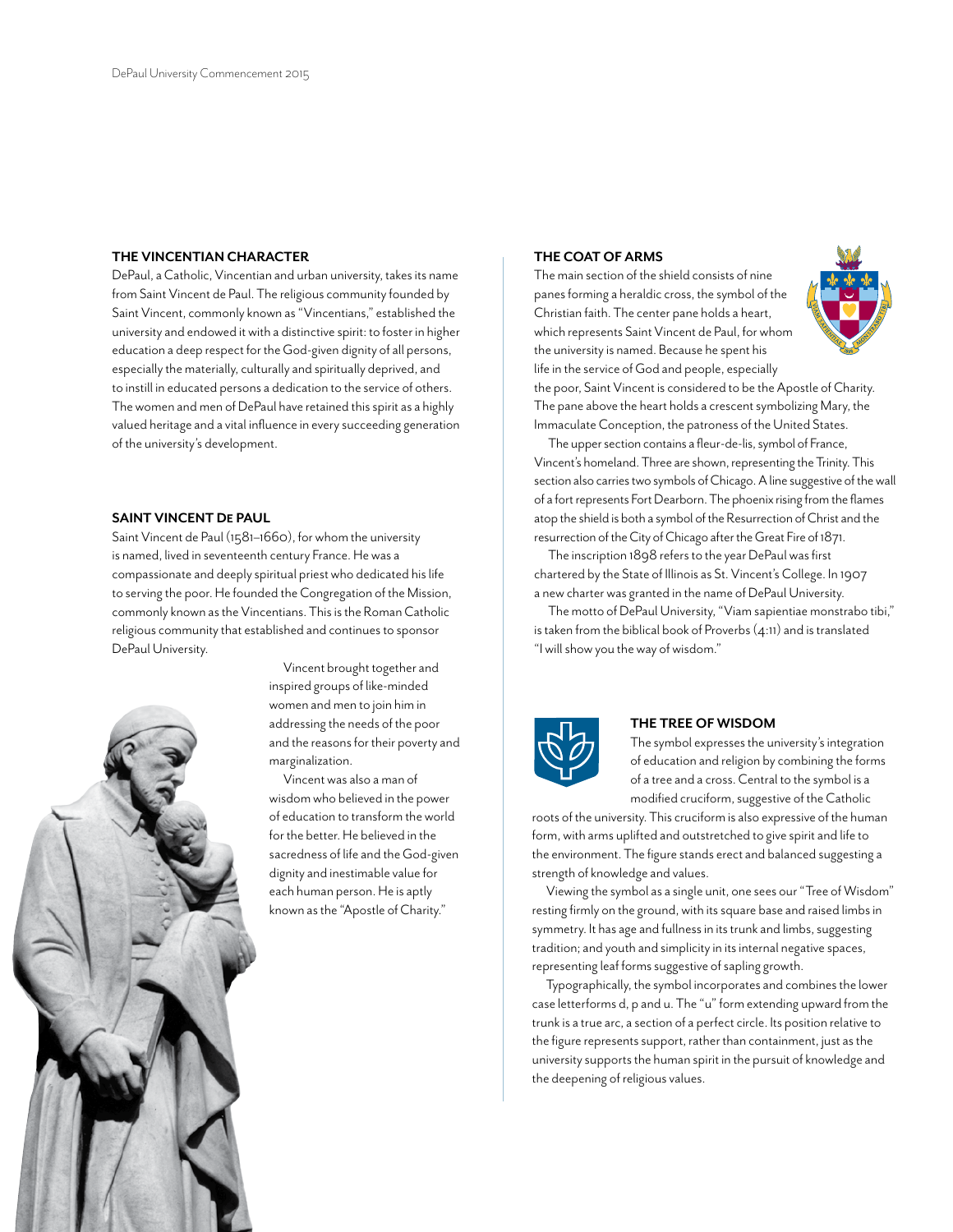#### **ACADEMIC DRESS**

The tradition of academic dress dates back to the Middle Ages, when gowns were a common form of attire in early European universities. Since those universities were founded by the church, students were required to wear the prescribed gowns at all times. They represent an adaptation of the cape or mantle worn by religious dignitaries in processions.

The traditional color of academic gowns has been black, but over the years, other colors and styles were adopted. In 1896, the colleges and universities of the United States adopted a uniform code governing academic dress.

The style of gown varies according to the academic degree awarded. The color of the lining of the hood indicates the college or university of the wearer's degree.

For graduates of DePaul University, sky blue with a red chevron is used. The border of the hood is trimmed in a color indicating the field of study. Below is a list of the most common academic colors.

|                                    | White  Arts and Letters              |
|------------------------------------|--------------------------------------|
| Scarlet Theology                   |                                      |
| Purple  Law                        |                                      |
| Green Medicine                     |                                      |
| Dark Blue Philosophy               |                                      |
| Yellow  Science                    |                                      |
|                                    | Brown Architecture and the Fine Arts |
| Pink Music                         |                                      |
| Lilac Dentistry                    |                                      |
| Orange  Engineering                |                                      |
| Olive  Pharmacy                    |                                      |
| Light Brown Business               |                                      |
| Lemon Yellow Library Science       |                                      |
| Light Blue Education               |                                      |
| Peacock Blue International Affairs |                                      |
| Citron Yellow  Social Work         |                                      |
| Cardinal  ournalism                |                                      |
|                                    |                                      |

#### **THE DEPAUL UNIVERSITY MACE**

DePaul University has created, as part of its permanent institutional academic regalia, a university mace. The mace was commissioned by the Office of Mission and Values.

Originally used as a weapon in medieval warfare, the mace has been used ceremonially since the 12th century. Traditionally bearing coats of arms or other heraldic images, the mace was borne in procession—always on the right shoulder—as a symbol of civil, ecclesiastical and academic authority and jurisdiction.

Designed by the renowned liturgical artist Joseph Luiz Rameriz of Axis Mundi Studios in Chicago, the DePaul University mace has been hand-crafted utilizing the finest materials and the talents of craftspersons on two continents. The silversmith for the work was Huseyin Baykal, a distinguished Turkish artist. The silver work of the mace is called repoussage. It is a process of beating sheets of silver on dense beds of tar. The silversmith taps the silver thousands of times with steel punches to bring forth the intricacies of the envisioned design.

Measuring approximately 48 inches long, the mace is made of hand-turned yew wood. Covering the yew wood are twining silver rose stems and buds symbolizing the passage of time and the renewal of life.

Surmounting the mace is a phoenix from the university's coat of arms. The phoenix rising from the flames is both a symbol of the Resurrection of Christ and the resurrection of the city of Chicago after the Great Fire of 1871. Also at the top of the mace are enameled pendants of hearts and the crescent moon. These symbols are also taken from the coat of arms. The heart represents Saint Vincent de Paul. The crescent symbolizes Mary, the Immaculate Conception, and patroness of the United States.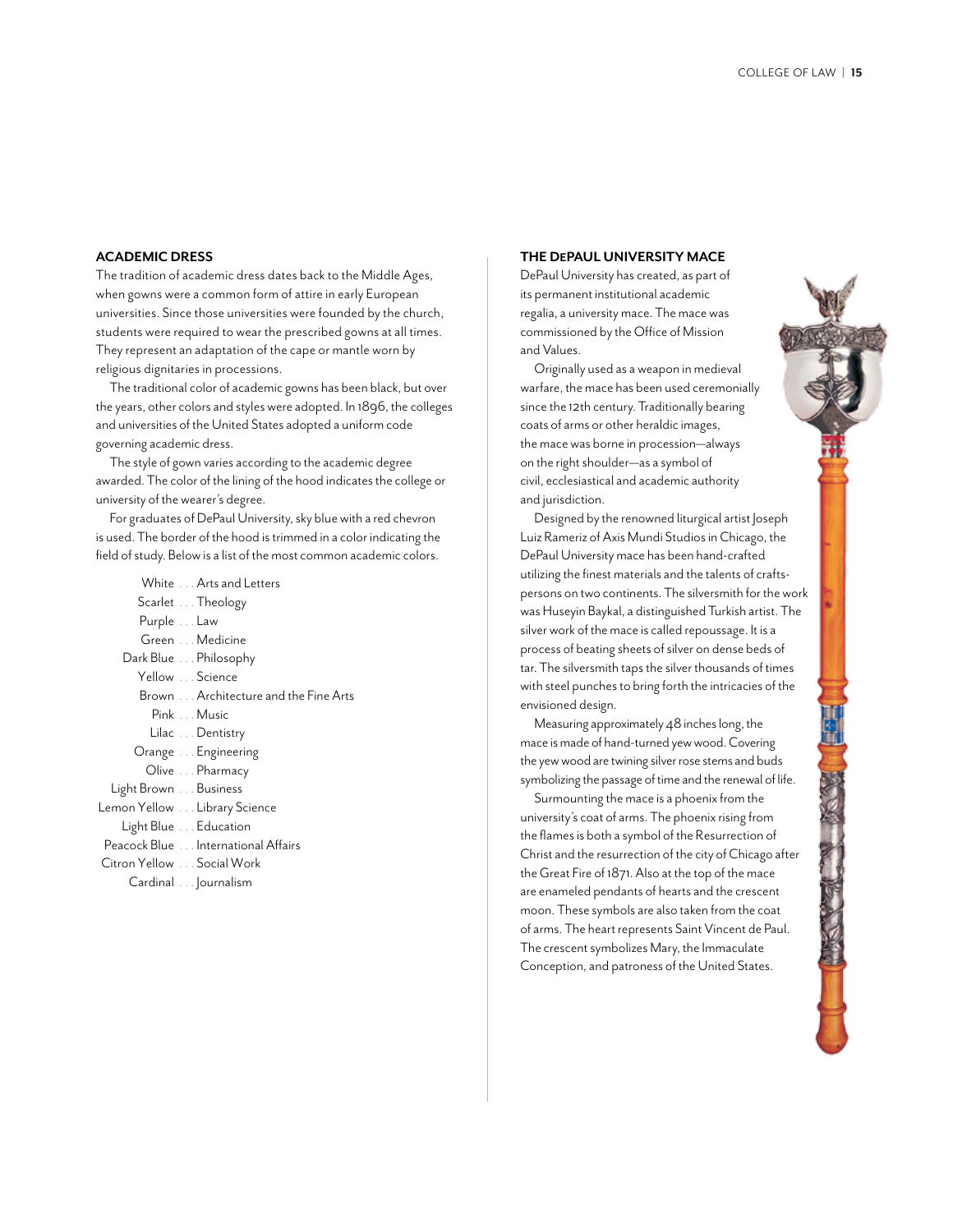#### THE DEPAUL UNIVERSITY BANNERS



DePaul University and each of its 10 colleges and schools have a distinctive heraldic banner. These banners play a prominent ceremonial role in the university's commencement ceremonies.

The university banner features DePaul's colors, red and blue. The interrelationship between the university and the city is illustrated by the skyline motif.

The banners of each of DePaul's 10 colleges and schools are shown below, in the order in which they became a part of DePaul.



#### **COLLEGE OF LIBERAL ARTS AND SOCIAL SCIENCES**

*Academic Colors: White for the arts and letters, citron for the social sciences*

The alternating panes of color symbolize the interrelationship of the diverse courses of study in the arts and social sciences.



#### **COLLEGE OF EDUCATION**

Academic Color: Light blue

The "saltire" (a corner-to-corner cross) is the heraldic symbol illustrating change and growth, the dual results of the educational process.



#### **COLLEGE OF COMPUTING AND DIGITAL MEDIA**

Academic Color: Yellow

The triangular shapes represent the three primary areas of emphasis in the school, and the reversal of colors of the triangles in the squares the fundamental binary nature of computing.



#### **DRIEHAUS COLLEGE OF BUSINESS**

Academic Color: Taupe The "party per cross" design uses two tinctures to impart the quantitative nature of business enterprise.



**SCHOOL FOR NEW LEARNING** Academic Color: Yellow green

The "gyronny," a heraldic pattern of eight lines radiating out from the center, symbolizes the school's wide-ranging programs of study.



#### **COLLEGE OF COMMUNICATION**

Academic Colors: Silver grey (communication studies) and crimson (mass communication)

The arrows call to mind early communication models representing sender and receiver, but depicted here in a dynamic geometric model that acknowledges the complexity of human and mediated communications.



**SCHOOL OF MUSIC**

Academic Color: Pink Heraldic bars of white against a pink field represent the ten lines of the musical staff, a translator of the<br>musical language.



**THE THEATRE SCHOOL** Academic Color: Brown

The "lozengy," or two-color diamond pattern, symbolizes the arts and is also reminiscent of the harlequin of the Commedia dell'Arte, theatre of the Italian Renaissance.



#### **COLLEGE OF SCIENCE AND HEALTH**

Academic Colors: Yellow for the sciences and sage for health

The alternating panes of color symbolize the interrelationship of the diverse courses of study in the sciences and health.



**COLLEGE OF LAW** 

Academic Color: Purple The double-reversed chevrons illustrate the traditional scales of justice associated with the field of jurisprudence.

DePaul University | College of Law | 25 East Jackson Boulevard | Chicago, Illinois 60604-2287 | (312) 362-8701 Please visit DePaul University's Commencement website at **go.depaul.edu/commencement2015**.